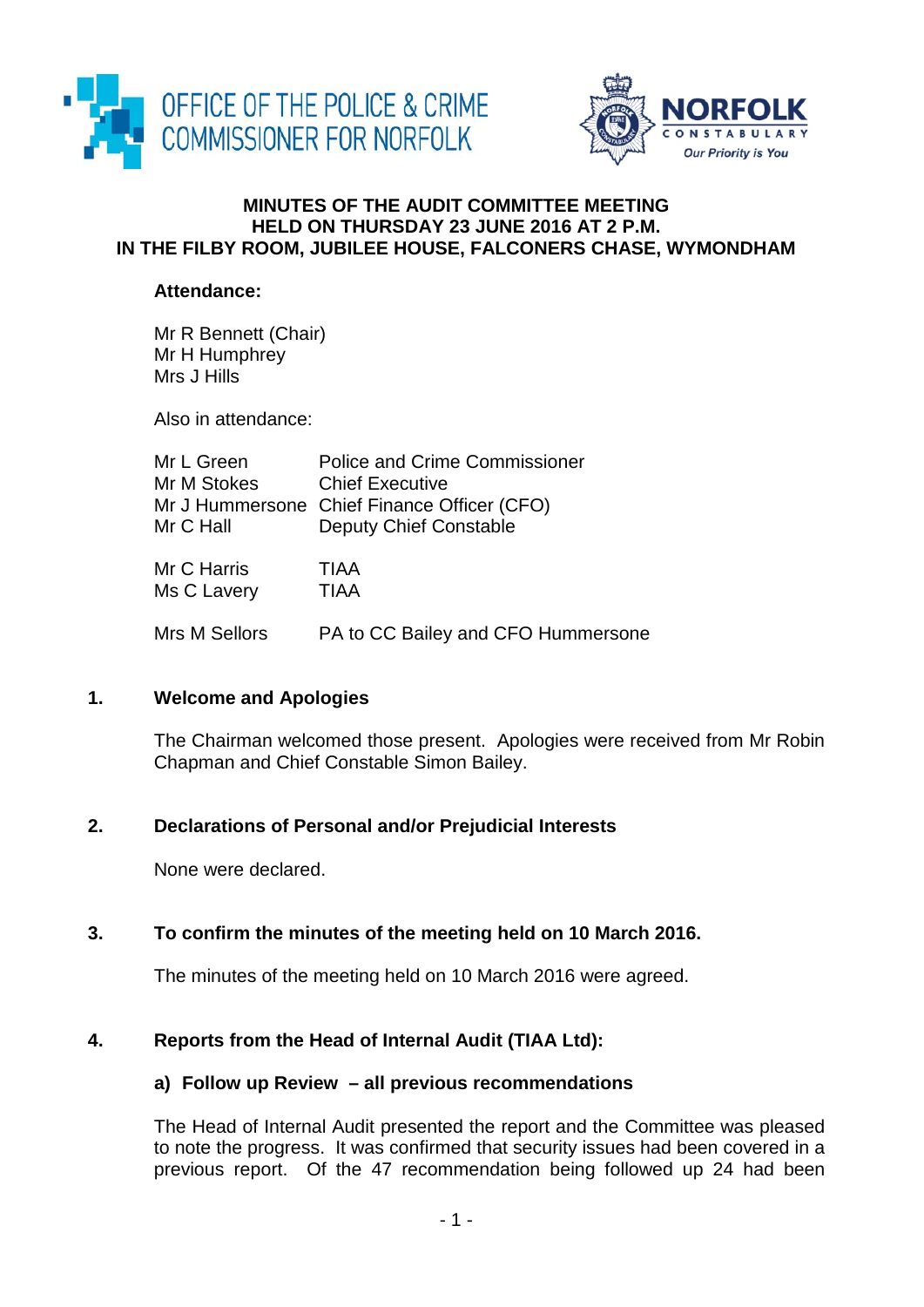implemented and 17 were in process of being implemented. Four had been reported to the Committee previously and the risk of not completing them had been accepted. Two were no longer applicable. In response to questions the CFO updated the Committee on invoices over £50k procedures, documentation of items kept in the safe awaiting banking and on purchase card processes.

# **b) Progress Report 2015/16 Quarter 4**

The Head of Internal Audit presented the report and it was noted that only one audit was outstanding. Since the report had been written the final audit report had been issued. Members queried whether the long lead time for auditee responses was causing a problem and the following action was agreed:

#### **Action: DCC Hall and the CFO to ensure Departmental Heads forward responses to draft audit reports promptly to TIAA.**

The Committee noted the Limited Assurance for Payroll. The CFO updated the Committee on the reconciliation work in hand in relation to HMRC payments. If Norfolk Police had underpaid HMRC then penalties could be levied. It was more likely the problem was due to a system fault.

A question was raised about absence rates and how Norfolk compared to other forces. DCC Hall stated January to March 2016 was particularly bad for sickness bugs but the force was now back to the normal, low levels, of sickness absence.

DCC Hall agreed that the wording of one of the recommendations of the Cyber Security Audit should be more affirmative and that the Joint Business Continuity Lead would pick up the matters raised.

The Committee was pleased to note the Substantial Assurance assessment for the PCC's Commissioning Grants audit.

# **c) Annual Assurance Report 2015/16**

The Head of Internal Audit presented his Annual Report and drew attention to the positive opinion that Norfolk and Suffolk PCCs and Chief Constables have adequate and effective management, control and governance processes in place. The CFO stated that 85% of audits had received positive assurance assessments and he updated the Committee on the 3 audits that had been graded as limited assurance (payroll, proceeds of crime, and purchase cards). TIAA had done well as the new contractor to deliver the plan and in their workings with the Committee. Given the amount of change in the organisation in 2105/16 (implementation of ERP and Athena, restructuring and job evaluation) the positive opinion was very pleasing.

#### **d) Progress Report 2016/17 Quarter 1**

The Committee noted that only two draft reports had been issued and the other reports were in progress, scheduled or due to be scheduled. The Head of Internal Audit expected the Plan to be completed in the year. The Committee conveyed it's thanks to TIAA and looked forward to working with them over the year ahead.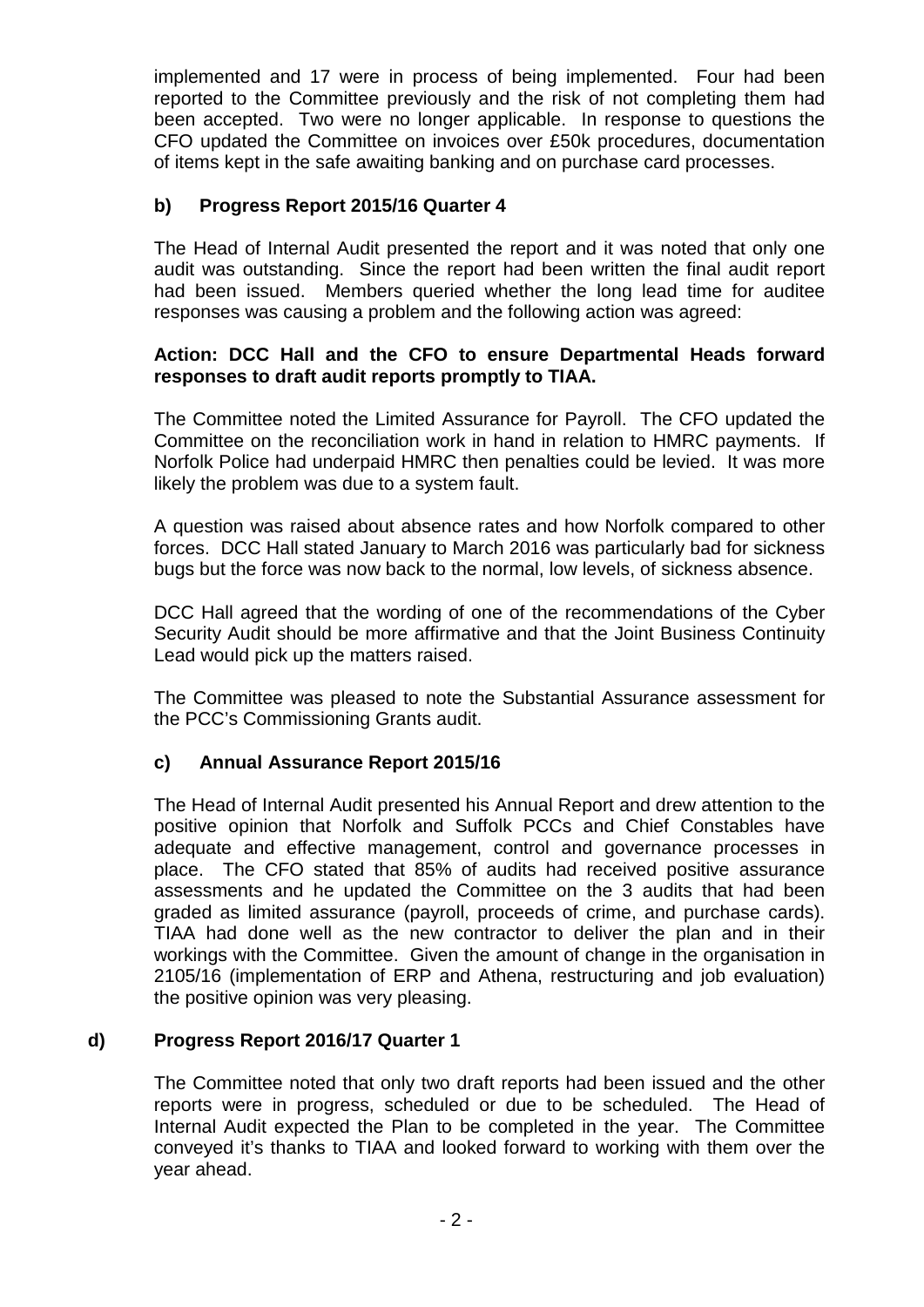# **5. Accounting Policies for 2015/16 Statements of Account**

It was noted by the CFO that the accounts for both Norfolk and Suffolk were being prepared by one team in the Finance Dept. Accounts would look slightly different due to them being brought into line with Suffolk.

Clarification was sort as to the wording on page 13 in regard to ownership of Police Investigation Centres at the end of the PFI term.

# **Action: CFO to clarify wording on page 13 in relation to the PFI.**

## **6. Corporate Governance Update and Review of the System of Internal Control**

The CFO presented the work in progress on the review of the system of internal control and the updated suite of governance documentation. The review was being overseen by the Corporate Governance Working Group (CGWG) which included one Audit Committee member, Ms Hills. Ms Hills reported that from her perspective CGWG was working very well. The review would be completed when the Annual Governance Statement was finalised. The CFO then took the Committee through each of the documents.

### **Appendix A – Corporate Governance Framework**

This was a new document comprising introduction, principles and framework/instruments of governance. It was noted that a monthly Governance Board with both the PCC and CC in attendance will shortly be introduced. This was currently at Terms of Reference stage.

#### **Appendix B – Scheme of Governance and Consent**

This document, prepared jointly with OPCC Suffolk included only very minor amendments. The Committee enquired as to whether Fire and Rescue should be included but was advised that joint working with Fire and Rescue was only operational/tactical at this stage. Mr Humphrey also sought clarification as to how the building is covered as this is not within the PFI contract. Mr Stokes stated that this is a strategic document for the PCC and CC and the Fire Service is not included at this time.

#### **Action: CFO to clarify Fire and Rescue occupancy arrangements**

It was noted that the recruitment process for Committee members would be commenced following the CFOs period of annual leave.

The Chief Executive reported that it is intended to resurrect the Norfolk/Suffolk Collaboration Panel following the Police Accountability Forum on the 21<sup>st</sup> July.

The Committee confirmed its agreement to the changes.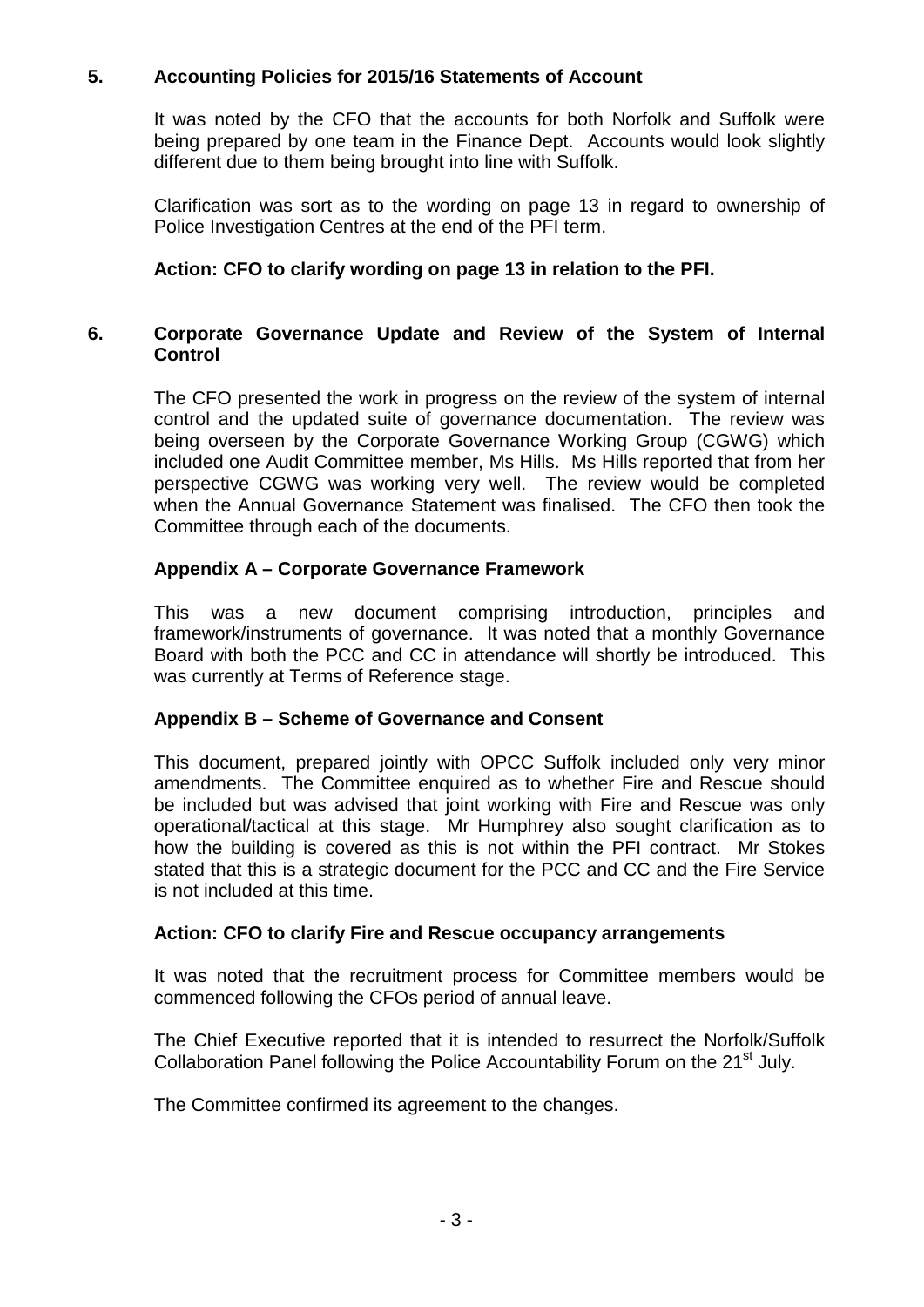## **Appendix C – Financial Regulations**

The CFO reported the main changes to be removal of references to revenue projects, changes in responsibilities for settling legal and insurance claims, updates to the references to External Audit, updates to the money laundering section, insertion of sections on Settlement Agreements and Commissioning and the addition of a new appendix for documenting delegations by Chief Officers to other officers.

Discussion took place as to the role of the CFO in reviewing and adjusting budgets (by virement).

#### **Action: CFO to discuss arrangements for budgetary control and virement with the PCC.**

Subject to the further discussions noted above the Committee endorsed the amended Financial Regulations.

### **Appendix D – Contract Standing Orders (CSOs)**

It was noted that only one very minor change had been made and the Committee endorsed CSOs.

### **7. Forward work plan report from CFO**

The Committee noted the plan.

#### **Part 2 – Private Agenda**

#### **8. Strategic Risk Registers update**

The CFO presented the report, which included the latest Strategic Risk Registers for the Constabulary and the OPCCN.

The Committee reviewed the registers and noted that Athena continued to generate a number of risks. The DCC updated the Committee on the latest position and the Chief Executive explained that until the next PAF meeting, when the PCC would receive a report from the Constabulary, the risk remained on the OPCC register.

The Committee was advised that work on updating policies (to be joint Norfolk and Suffolk policies) was being prioritised on a risk basis.